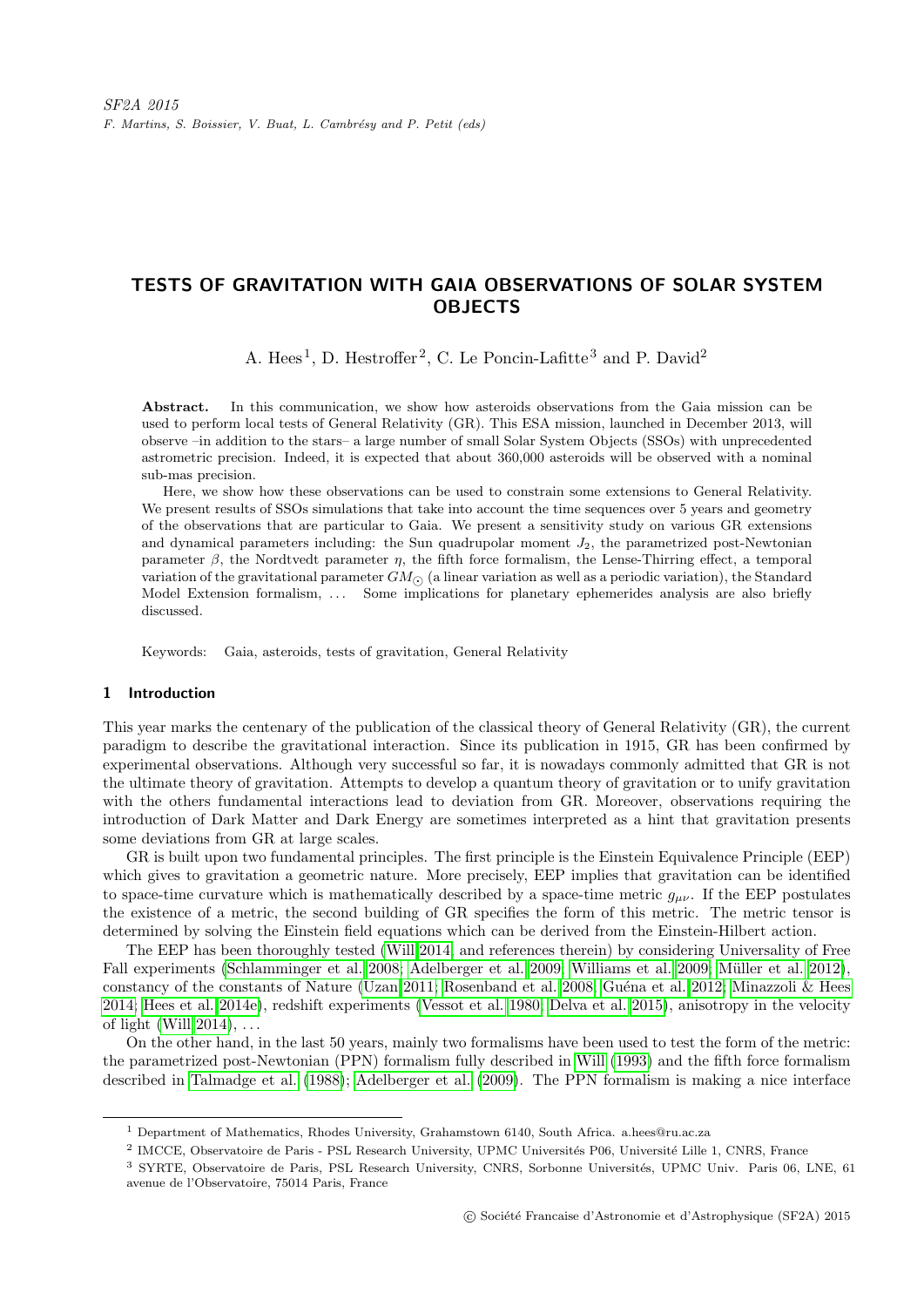## 126 SF2A 2015

between theoretical developments and observations by parametrizing deviations from GR at the level of the space-time metric by means of 10 dimensionless coefficients. The fifth force formalism considers a modification of the Newtonian potential of the form of a Yukawa potential. The parameters entering these formalisms have been severely constrained by diverse measurements (for a review, see [Will 2014\)](#page-6-0): spacecraft tracking [\(Bertotti](#page-5-6) [et al. 2003;](#page-5-6) [Konopliv et al. 2011\)](#page-5-7), Lunar Laser Ranging [\(Williams et al. 2009;](#page-6-2) Müller et al. 2012), planetary ephemerides [\(Fienga et al. 2011;](#page-5-8) [Pitjeva & Pitjev 2013;](#page-5-9) [Verma et al. 2014;](#page-6-8) [Fienga et al. 2015\)](#page-5-10), Very Long Baseline Interferometry [\(Lambert & Le Poncin-Lafitte 2009\)](#page-5-11), etc. . . Despite very stringent constraints, we have strong theoretical motivations to pursue these tests and to consider formalisms beyond the standard PPN and fifth force formalism (for some motivations, see for example [Hees et al. 2012,](#page-5-12) [2014c,](#page-5-13)[d\)](#page-5-14).

Launched in December 2013, the ESA Gaia mission is scanning regularly the whole celestial sphere once every 6 months providing high precision astrometric data for a huge number ( $\approx$  1 billion) of celestial bodies. In addition to stars, it is also observing SSOs, in particular asteroids. One can estimate that about 360 000 asteroids will be regularly observed. The high precision astrometry (at sub-mas level) will allow us to perform competitive tests of gravitation and to provide new constraints on alternative theories of gravitation. These constraints will be complementary to the ones existing currently since relying on different bodies, on different type of observations and therefore sensitive to other systematics.

In this communication, we report the first results of a sensitivity study of Gaia SSOs observations to several modifications of the gravitation theory. Correlations between the different dynamical parameters (in particular with the Sun quadrupolar moment) are also assessed.

#### 2 Simulations and parameters estimation

We have simulated the trajectories of asteroids using the standard post-Newtonian equations of motion in a heliocentric frame. The mutual interactions between the asteroids are neglected, the Sun oblateness parameter  $J_2$  is considered and the perturbations from the different planets and the Moon are modelled by using INPOP10e ephemerides [\(Fienga et al. 2013\)](#page-5-15). The initial conditions used for the simulations are provided by the ASTORB database[∗](#page-1-0) and a match between the asteroids trajectories with the Gaia scanning law is performed to find the observation times for each asteroid. Simultaneously with the equations of motion, we integrate the variational equations (for a detailed presentation of the method, see [Hestroffer et al.](#page-5-16) [\(2010\)](#page-5-16); [Mouret & Mignard](#page-5-17) [\(2011\)](#page-5-17); [Mouret](#page-5-18) [\(2011\)](#page-5-18)). The simulated asteroid trajectories are transformed into astrometric observables as well as their partial derivatives with respect to the parameters considered in the covariance analysis. The parameters considered here are twofolds: (i) local parameters specific to each asteroid (e.g. their 6 initial conditions) and (ii) global parameters that are common for all asteroids (the Sun  $J_2$  and the parameters that characterize the gravitation theory). Our sensitivity study is performed by computing the covariance matrix to assess the correlations between the estimated parameters and the formal uncertainties reachable using Gaia observations. In this proceedings, the simulations performed include only 10,000 asteroids and the astrometric accuracy used is 0.2 mas. Full simulations of 360,000 asteroids with updated and better precision are ongoing and will be published in the future.

## 3 Sensitivity study to various global parameters

In all the following, we consider modifications of the gravitation theory that do not produce any important effects on the light propagation. Therefore, we concentrate on the orbital dynamics only and neglect any modification in the propagation of the light. Simulations using the Time Transfer Formalism [\(Teyssandier & Le](#page-6-9) [Poncin-Lafitte 2008;](#page-6-9) [Hees et al. 2012,](#page-5-12) [2014b](#page-5-19)[,a\)](#page-5-20) have been performed to ensure that the effects of the considered gravitation modifications on the light propagation can safely be neglected.

In the following subsections, we report a sensitivity study performed by a global inversion that includes the 6 initial conditions for each of the 10,000 asteroids, the Sun  $J_2$  and the parameters characterizing the gravitation theory.

<span id="page-1-0"></span><sup>∗</sup>see <http://www.naic.edu/~nolan/astorb.html>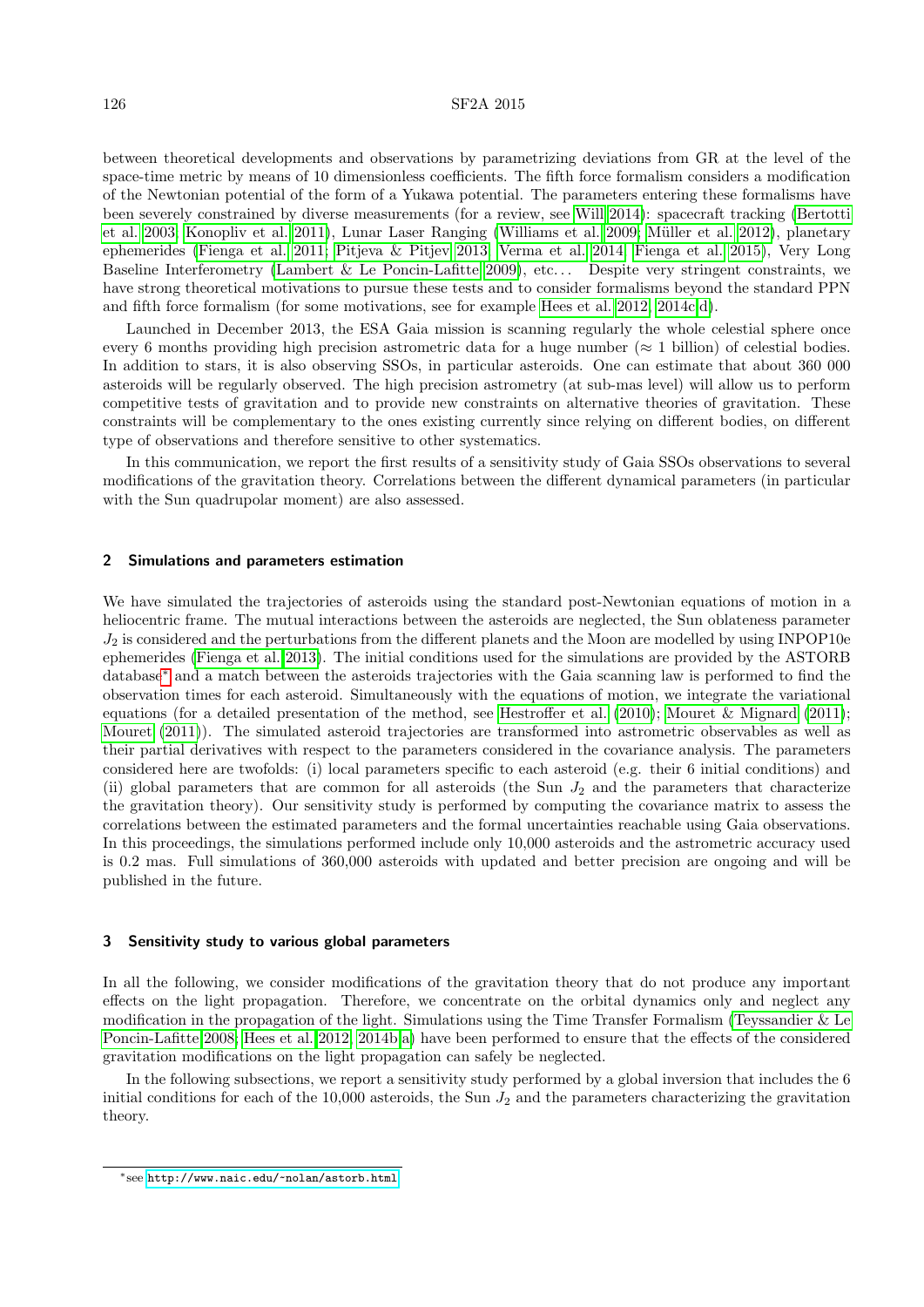#### 3.1 Sun quadrupolar moment, PPN parameter and Nordtvedt effect

First of all, we consider the standard PPN parameter  $\beta$  [\(Will 1993,](#page-6-6) [2014\)](#page-6-0). It is well known that this parameter is highly correlated with the Sun quadrupole moment  $J_2$ . Indeed, the secular advances of the perihelia produced by these two parameters are given by

$$
\left\langle \frac{d\omega}{dt} \right\rangle = (2 + 2\gamma - \beta)n \frac{GM}{c^2 a (1 - e^2)} + \frac{3}{2} n \frac{J_2 R_e^2}{a^2 (1 - e^2)^2},\tag{3.1}
$$

where  $\omega$  is the argument of the perihelia, GM is the Sun gravitational parameter, c the speed of light,  $\gamma$  and  $β$  are the PPN parameters,  $J_2$  the Sun quadrupole moment,  $R_e$  the Sun equatorial radius, a the semimajor axis of the orbit considered, e its eccentricity and  $n = (GM/a^3)^{1/2}$  the mean motion. In this analysis, we use  $\gamma = 1$  since this parameter is better determined by other types of observations like the Shapiro time delay [\(Bertotti et al. 2003\)](#page-5-6) and by Gaia itself that will be able to constrain it at the level of  $10^{-6}$  by observing light deflection [\(Mignard & Klioner 2010\)](#page-5-21).

The fact that a large number of asteroids are considered with various different orbital parameters helps to decorrelate the two parameters. In this simulation, we obtain a sensitivity around  $\sigma_{J_2} \sim 10^{-7}$  and  $\sigma_{\beta} \sim 7 \times 10^{-4}$ with a correlation coefficient of 0.56 between the two parameters. These sensitivities are 1 order of magnitude lower than the ones obtained with planetary ephemerides [\(Pitjeva & Pitjev 2014;](#page-5-22) [Verma et al. 2014;](#page-6-8) [Fienga](#page-5-10) [et al. 2015\)](#page-5-10). The consideration of the complete set of asteroids (360,000 instead of 10,000) will improve slightly our current estimation. Planetary ephemerides will likely remain more powerful but Gaia will provide an independent and complementary estimation.

In addition to these two parameters, we also consider a violation of the Strong Equivalence Principle (SEP). Such a violation appears in all alternative theories of gravitation. One effect produced by a violation of the SEP is that the trajectories of self-gravitating bodies depend on their gravitational self energy  $\Omega$  (violation of the universality of free fall). It is characterized by a difference between the gravitational and the inertial mass usually parametrized by the Nordtvedt parameter  $\eta$ 

$$
m_g = m_i + \eta \frac{\Omega}{c^2},\tag{3.2}
$$

where  $m_g$  is the gravitational mass and  $m_i$  is the inertial mass. Using the same modelling as in [\(Mouret 2011\)](#page-5-18), the estimated uncertainty on  $\eta$  using simulations of 10,000 asteroids is  $9 \times 10^{-4}$ . This parameter does not change the estimations on the  $\beta$  and  $J_2$  parameters and is not correlated to them. The only constraint available currently on  $\eta$  is provided by Lunar Laser Ranging measurements and is at the level of  $4.5 \times 10^{-4}$  [\(Williams](#page-6-2) [et al. 2009\)](#page-6-2).

Moreover, in the PPN framework, the  $\eta$  parameter is unambiguously related to the PPN parameters [\(Will](#page-6-6) [1993\)](#page-6-6) by the relation

$$
\eta = 4\beta - \gamma - 3. \tag{3.3}
$$

Instead of estimating 3 independent parameters  $(J_2, \beta \text{ and } \eta)$ , one can introduce the last relation and estimate only two of them ( $J_2$  and  $\beta$ ). By doing so, the estimated uncertainty on  $J_2$  and  $\beta$  becomes  $\sigma_{J_2} \sim 9 \times 10^{-8}$  and  $\sigma_\beta \sim 2 \times 10^{-4}$ . Considering a violation of the SEP predicted by the PPN framework leads to an improvement in the estimation of the β PPN parameter. Moreover the correlation coefficient between  $\beta$  and  $J_2$  drops from 0.56 to 0.18, which can be a considerable improvement. Similar conclusion holds for planetary ephemerides analysis and this gives a strong motivation to consider violation of the SEP with planetary ephemerides gravitation tests.

#### 3.2 Lense-Thirring effect

The Lense-Thirring effect is a purely relativistic frame-dragging effect produced by the angular momentum of bodies. While the Lense-Thirring effect from the Earth has been detected with the LAGEOS satellite [\(Ciufolini](#page-5-23) [& Pavlis 2004\)](#page-5-23) (see nevertheless the controversy raised in [Iorio et al.](#page-5-24) [\(2011\)](#page-5-24)) and with the Gravity Probe B mission [\(Everitt et al. 2011\)](#page-5-25). The Sun Lense-Thirring has never been directly detected so far. Such a direct measurement would provide a new way to estimate the Sun angular momentum, an important quantity to assess interior models of the Sun [\(Pijpers 2006\)](#page-5-26). Possibilities to measure the Sun Lense-Thirring effect has been mentioned in [\(Iorio et al. 2011;](#page-5-24) [Iorio 2011,](#page-5-27) [2012b](#page-5-28)[,a\)](#page-5-29). Nevertheless, as mentioned in [\(Folkner et al. 2014\)](#page-5-30), planetary ephemerides analysis does not allow to disentangle the Sun Lense-Thirring from the Sun  $J_2$  (even with the latest Messenger data). The two effects are completely correlated. This is partially due to the fact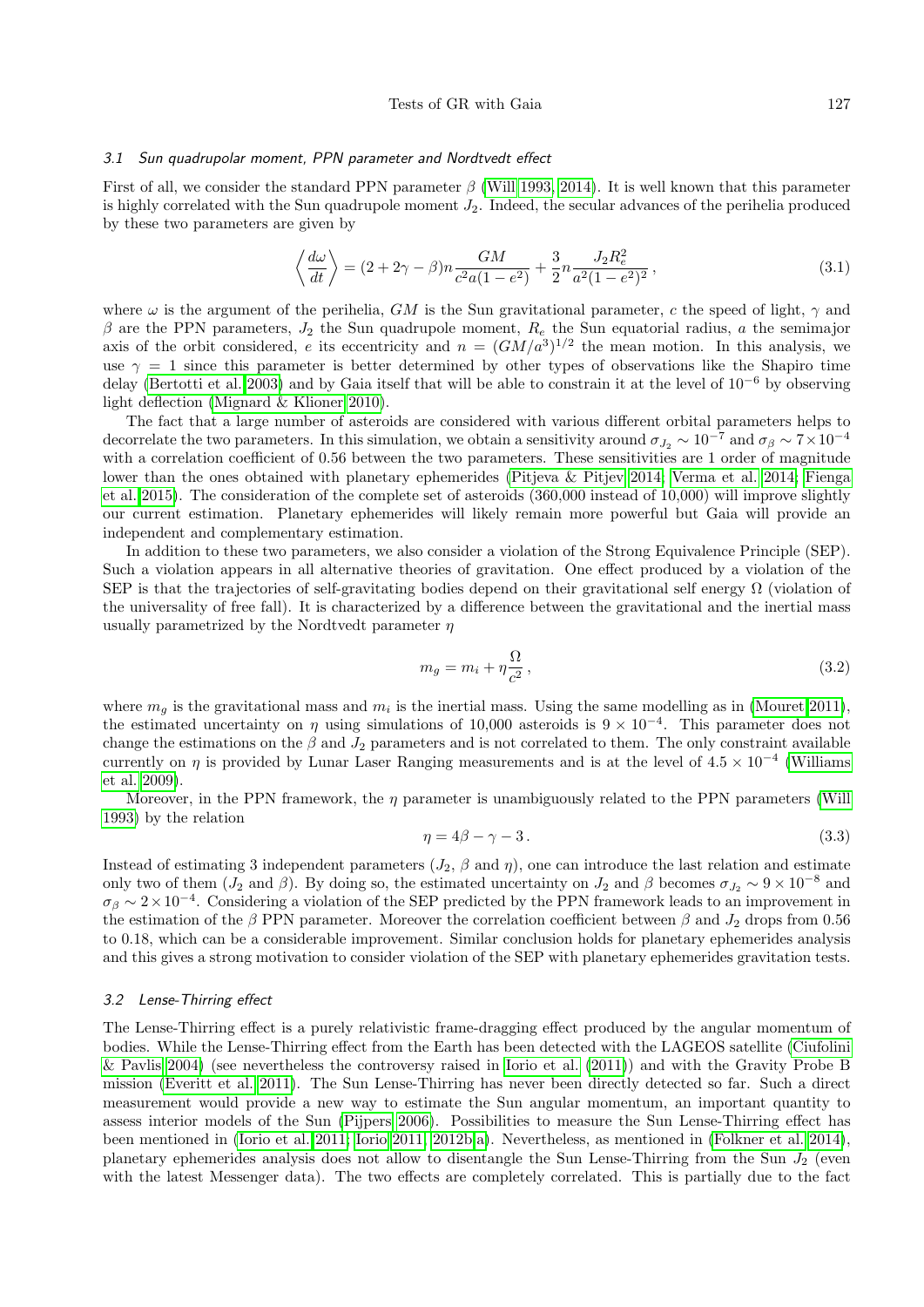## 128 SF2A 2015

that all planets are orbiting in a very similar plane with a nearly circular orbit. Considering the asteroids can help since they provide a wide range of different orbital parameters especially including larger inclinations that may reduce this correlation. With the 10,000 asteroids considered in this study, the uncertainty on the Sun Lense-Thirring is a factor 5 larger than its actual value. This means that a direct detection of this effect with Gaia observations seems difficult. This conclusion should be reassessed by the consideration of the full set of asteroids. Moreover, the combination of the Gaia dataset with radar observations performed at UCLA [\(Margot](#page-5-31) [& Giorgini 2010\)](#page-5-31) may also improve this conclusion. Finally, it would be interesting to assess the gain that an analysis combining planetary ephemerides with Gaia observations would bring.

Nevertheless, even if a detection of the Sun Lense-Thirring seems to be unreachable, the fact to not include this effect in the modelling of the orbital dynamics produce biases in the estimation of the other parameters. Our simulations indicate that not including the Lense-Thirring in the equations of motion leads to a bias at the level of  $10^{-8}$  on  $J_2$  and at the level of  $5 \times 10^{-5}$  on the  $\beta$  PPN parameter. Similar conclusions seem to hold for planetary ephemerides, which is also mentioned by [Iorio et al.](#page-5-24) [\(2011\)](#page-5-24) and [Folkner et al.](#page-5-30) [\(2014\)](#page-5-30) for the J2.

#### 3.3 Fifth force formalism

The fifth force formalism consists in a Yukawa modification of the Newtonian potential [\(Talmadge et al. 1988;](#page-6-7) [Adelberger et al. 2009\)](#page-5-0). This Yukawa modification is parametrized by a range of interaction  $\lambda$  and by an intensity  $\alpha$ . Constraints on these two parameters can be found for example in Fig. 31 of [\(Konopliv et al. 2011\)](#page-5-7). At astronomical scales, the constraints are provided mainly by Lunar Laser Ranging and by ranging to Mars spacecraft. With simulation of 10,000 asteroids, we estimate the uncertainty on  $\alpha$  for different fixed values of  $\lambda$ . At the level of  $\lambda = 10^{10}$  m, the uncertainty on  $\alpha$  is slightly larger than the one from ranging to Mars spacecraft while for  $\lambda = 10^{11}$  m, our estimated uncertainty improves the current constraint by a factor 5. Therefore, this seems to be a very promising test. The correlation with the Sun mass needs nevertheless to be assessed (see the related discussion by [Konopliv et al.](#page-5-7) [\(2011\)](#page-5-7)).

#### 3.4 Temporal variation of the gravitational constant

A lot of alternative theories of gravitation promotes the gravitation constant G to a dynamical field (typically to a scalar field). In this case, G becomes space-time dependant and can evolve for example with the cosmological evolution. Therefore, this class of models predicts a non-vanishing value of  $\dot{G}$  in the Solar System. Our covariance study of the observations of 10,000 asteroids over 5 years indicates that Gaia will be able to constrain a linear evolution of the gravitational constant  $\dot{G}/G$  at the level of  $10^{-12}$  yr<sup>-1</sup> (or more precisely  $d\ln GM_{\odot}/dt$ ). The correlation with the Sun  $J_2$  is very weak (see also [\(Mouret 2011\)](#page-5-18)). The best current estimations on  $\dot{G}/G$  are at the level of 10<sup>−</sup><sup>13</sup> yr<sup>−</sup><sup>1</sup> and are provided by planetary ephemerides [\(Konopliv et al. 2011;](#page-5-7) [Fienga et al. 2015\)](#page-5-10).

Moreover, very recently, it has been reported that the measurements of the gravitational constant  $G$  seem to undergo some periodic variations [\(Anderson et al. 2015\)](#page-5-32) with a 5.9 years period. This analysis has been confirmed by [Schlamminger et al.](#page-6-10) [\(2015\)](#page-6-10) even if the conclusion has been weakened. We have performed a simulation including a periodic variation of G. This shows that asteroid observations from Gaia will be able to constrain the relative amplitude of the oscillations at the level of  $10^{-10}$ . This accuracy is 5 orders of magnitude smaller than the amplitude predicted by [Anderson et al.](#page-5-32) [\(2015\)](#page-5-32); [Schlamminger et al.](#page-6-10) [\(2015\)](#page-6-10). No correlation is expected with the Sun  $J_2$ . This means that Gaia will be able to rule out such a temporal variation of G. Note that, as mentioned by [Iorio](#page-5-33) [\(2015\)](#page-5-33), the current planetary ephemerides analysis is also able to rule out this time variation with a similar accuracy.

## 3.5 Standard Model Extension formalism

The Standard Model Extension (SME) formalism has been developed to systematically describe violations of the Lorentz symmetry in all sectors of physics, including the gravitational sector. Consequences of SME on gravitational observations are developed into details in [\(Bailey & Kosteleck´y 2006;](#page-5-34) [Kosteleck´y & Tasson 2011\)](#page-5-35). In the linearized gravity approximation, the gravitational sector of the minimal SME is described by a spacetime metric that depends on a symmetry trace-free tensor  $\bar{s}^{\mu\nu}$ . It can be shown that the orbital dynamics is insensitive to  $\bar{s}^{TT}$  (Bailey & Kostelecký 2006) and therefore depends on 8 independent parameters:  $\bar{s}^{XX} - \bar{s}^{YY}$ ,  $\bar{s}^{XX}+\bar{s}^{YY}-2\bar{s}^{ZZ}, \bar{s}^{XY}, \bar{s}^{XZ}, \bar{s}^{YZ}, \bar{s}^{TX}, \bar{s}^{TY}$  and  $\bar{s}^{TZ}$ . The heliocentric equations of motion can be found in (Bailey  $\&$  Kostelecký 2006).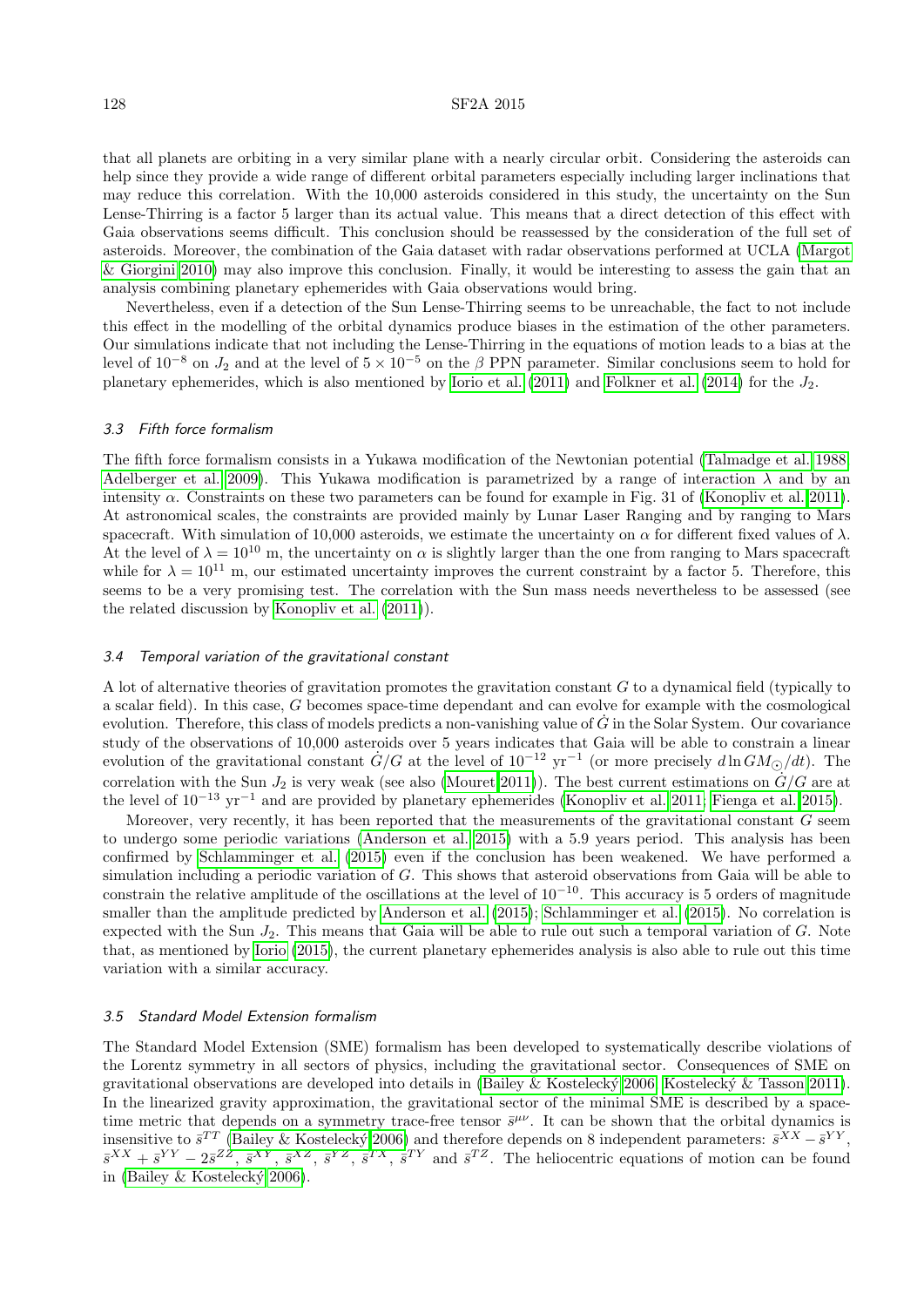#### Tests of GR with Gaia 129

The covariance analysis performed by considering 10,000 asteroids leads to the estimated uncertainties presented in Table [1.](#page-4-0) These uncertainties are better than the current best estimations of the SME parameters available in the literature (Kostelecký  $\&$  Russell 2011). In particular, they are better than the ones obtained with planetary ephemerides [\(Iorio 2012c;](#page-5-37) [Hees et al. 2015\)](#page-5-38). This is due to the variety of the asteroids orbital parameters while planetary ephemerides use only 8 planets with similar orbital parameters (same orbital planes and nearly circular orbits). Therefore, the estimation of the SME parameters with planetary ephemerides are degraded by these correlations (see the discussion in [Hees et al.](#page-5-38) [\(2015\)](#page-5-38)). Using our set of asteroids, the correlation matrix for the SME parameters is very reasonable: the three most important correlation coefficients are 0.71, -0.68 and 0.46. All the other correlations are below 0.3. Moreover, the Sun  $J_2$  is not correlated to these parameters. Therefore, Gaia offers a unique opportunity to constrain Lorentz violation through the SME formalism. A combined analysis with planetary ephemerides analysis [\(Hees et al. 2015\)](#page-5-38), Lunar Laser Ranging [\(Battat et al. 2007\)](#page-5-39) and atom interferometry [\(M¨uller et al. 2008\)](#page-5-40) would also be very interesting. Our analysis needs to be extended to include gravity-matter Lorentz violation parametrized by  $(\bar{a})^{\mu}$  coefficients in the SME framework.

<span id="page-4-0"></span>

| SME parameters                                               | Sensitivity $(\sigma)$ |
|--------------------------------------------------------------|------------------------|
| $\overline{s}^{XX} = \overline{s}^{YY}$                      | $9 \times 10^{-12}$    |
| $\overline{s}^{XX} + \overline{s}^{YY} - 2\overline{s}^{ZZ}$ | $2 \times 10^{-11}$    |
| $\overline{s}^{XY}$                                          | $4 \times 10^{-12}$    |
| $\overline{s}^{XZ}$                                          | $2 \times 10^{-12}$    |
| $\overline{s}^{YZ}$                                          | $4 \times 10^{-12}$    |
| $\overline{s}^{TX}$                                          | $1 \times 10^{-8}$     |
| $\overline{s}^{TY}$                                          | $2\times10^{-8}$       |
| $\overline{s}^{TZ}$                                          | $4 \times 10^{-8}$     |

Table 1. Sensitivity on the SME gravity parameters.

## 4 Conclusion

In this communication, we have presented different possibilities to use asteroid observations from Gaia to perform different test of the gravitation theory. The estimation of the  $\beta$  PPN parameter and of a linear time dependance of the gravitational constant  $(d \ln GM_{\odot}/dt)$  would not be as good as the current estimations from planetary ephemerides. Nevertheless, the expected constraints are very complementary since they do not suffer from the same systematics errors.

Moreover, we have shown that the asteroid orbits are sensitive to a violation of the Strong Equivalence Principle through the  $\eta$  parameter. In the framework of the PPN formalism, this  $\eta$  parameter is related to the standard PPN parameters and this relation can help to reduce the correlation between the Sun  $J_2$  and the PPN parameter  $\beta$ . Similar conclusion holds for planetary ephemerides analysis.

We have shown that the Sun Lense-Thirring effect is too weak to be detected with such dataset. Nevertheless, it would be interesting to see if a combination of the Gaia dataset with radar observations of ateroids [\(Margot](#page-5-31) [& Giorgini 2010\)](#page-5-31) or with planetary ephemerides can lead to a first dynamical detection of the Sun angular momentum through the Lense-Thirring. Nevertheless, we have shown that not including the Sun Lense-Thirring in the equations of motion leads to a bias in the estimation of the Sun  $J_2$  and of the β PPN parameter. Similar conclusions hold for planetary ephemerides analysis.

The asteroid trajectories are also sensitive to a fifth force and can be used to improve constraints in this formalism.

Finally, the number of asteroids and the variety of their orbital parameters provide a unique opportunity to constrain Lorentz violation through the Standard Model Extension formalism. The wide orbital parameters allows to decorrelate the SME parameters and will allow us to produce the best estimations on the SME parameters.

Extended simulations considering the full set of asteroids (360,000 asteroids instead of 10,000 considered in this analysis) with refined astrometric precision (instead of 0.2 mas) and possible mission extension (6 years) are currently on-going. We are also currently assessing the improvement provided by combining the Gaia dataset with radar observations [\(Margot & Giorgini 2010\)](#page-5-31) that are complementary in the time frame and orthogonal to astrometric telescopic observations.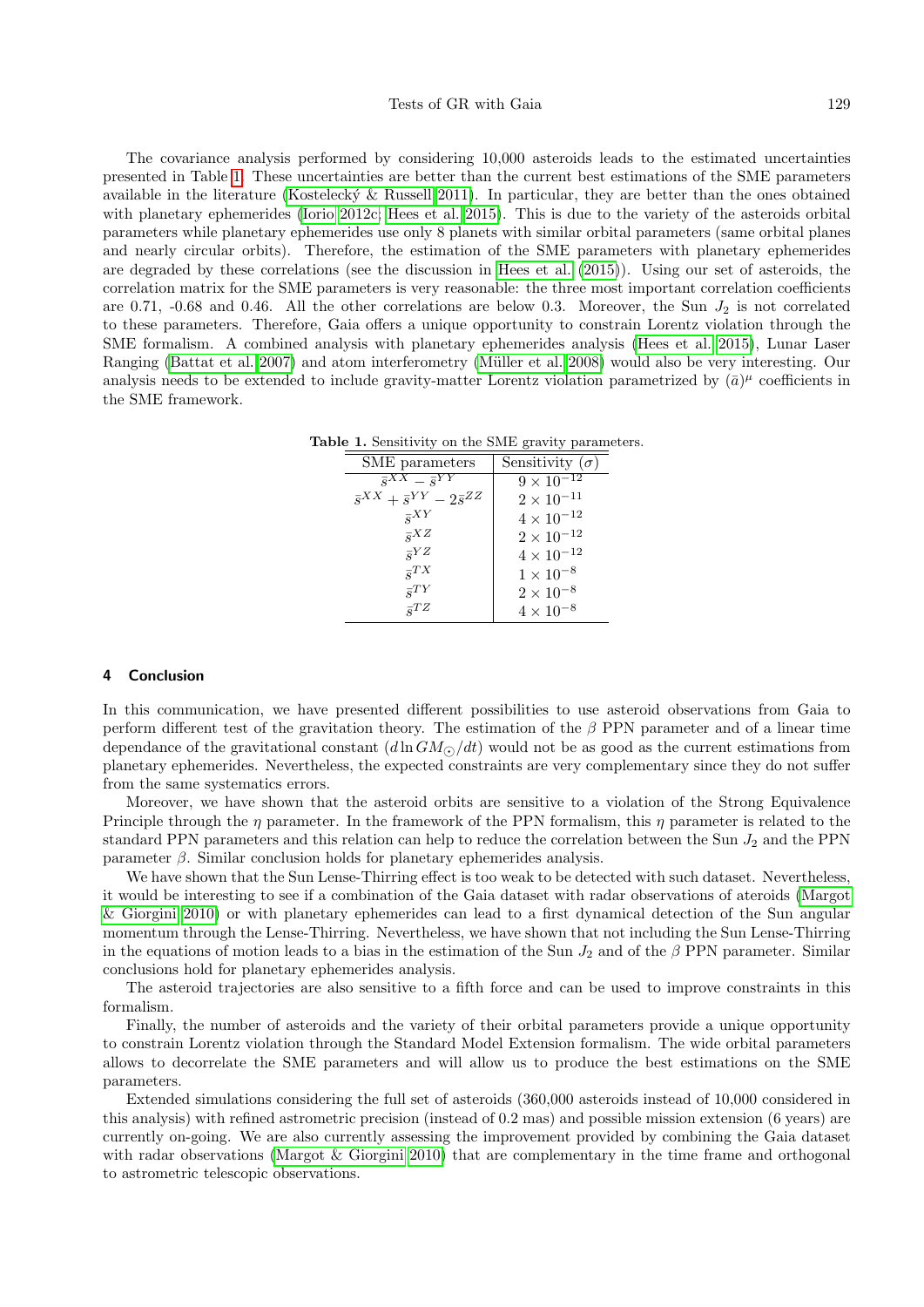A.H. thanks the GRAM for financial support to attend this meeting and acknowledges support from "Fonds Spécial de Recherche" through a FSR-UCL grant and from a GREAT-ESF exchange grant. A.H. thanks Q. G. Bailey for interesting discussions about SME and L. Iorio for his interesting comments. C.L.P.L. thanks GRAM and GPHYS from Paris Observatory for financial support.

#### References

- <span id="page-5-0"></span>Adelberger, E. G., Gundlach, J. H., Heckel, B. R., Hoedl, S., & Schlamminger, S. 2009, Progress in Particle and Nuclear Physics, 62, 102
- <span id="page-5-32"></span>Anderson, J. D., Schubert, G., Trimble, V., & Feldman, M. R. 2015, EPL (Europhysics Letters), 110, 10002
- <span id="page-5-34"></span>Bailey, Q. G. & Kosteleck´y, V. A. 2006, Phys. Rev. D, 74, 045001
- <span id="page-5-39"></span>Battat, J. B. R., Chandler, J. F., & Stubbs, C. W. 2007, Physical Review Letters, 99, 241103
- <span id="page-5-6"></span>Bertotti, B., Iess, L., & Tortora, P. 2003, Nature, 425, 374
- <span id="page-5-23"></span>Ciufolini, I. & Pavlis, E. C. 2004, Nature, 431, 958
- <span id="page-5-5"></span>Delva, P., Hees, A., Bertone, S., Richard, E., & Wolf, P. 2015, ArXiv e-prints [arXiv] 1508.06159
- <span id="page-5-25"></span>Everitt, C. W. F., Debra, D. B., Parkinson, B. W., et al. 2011, Physical Review Letters, 106, 221101
- <span id="page-5-10"></span>Fienga, A., Laskar, J., Exertier, P., Manche, H., & Gastineau, M. 2015, Celestial Mechanics and Dynamical Astronomy, 123, 325
- <span id="page-5-8"></span>Fienga, A., Laskar, J., Kuchynka, P., et al. 2011, Celestial Mechanics and Dynamical Astronomy, 111, 363
- <span id="page-5-15"></span>Fienga, A., Manche, H., Laskar, J., Gastineau, M., & Verma, A. 2013, ArXiv e-prints [arXiv] 1301.1510
- <span id="page-5-30"></span>Folkner, W. M., Williams, J. G., Boggs, D. H., Park, R., & Kuchynka, P. 2014, IPN Progress Report, 42

<span id="page-5-2"></span>Gu´ena, J., Abgrall, M., Rovera, D., et al. 2012, Physical Review Letters, 109, 080801

- <span id="page-5-38"></span>Hees, A., Bailey, Q. G., Le Poncin-Lafitte, C., et al. 2015, Phys. Rev. D, 92, 064049
- <span id="page-5-20"></span>Hees, A., Bertone, S., & Le Poncin-Lafitte, C. 2014a, Phys. Rev. D, 90, 084020
- <span id="page-5-19"></span>Hees, A., Bertone, S., & Le Poncin-Lafitte, C. 2014b, Phys. Rev. D, 89, 064045
- <span id="page-5-13"></span>Hees, A., Folkner, W. M., Jacobson, R. A., et al. 2014c, in Proceedings of the Journées 2013 "Systèmes de Référence Spatio-Temporels", ed. N. Capitaine, Observatoire de Paris (Observatoire de Paris), 241
- <span id="page-5-14"></span>Hees, A., Folkner, W. M., Jacobson, R. A., & Park, R. S. 2014d, Phys. Rev. D, 89, 102002
- <span id="page-5-12"></span>Hees, A., Lamine, B., Reynaud, S., et al. 2012, Classical and Quantum Gravity, 29, 235027
- <span id="page-5-4"></span>Hees, A., Minazzoli, O., & Larena, J. 2014e, Phys. Rev. D, 90, 124064
- <span id="page-5-16"></span>Hestroffer, D., Mouret, S., Mignard, F., Tanga, P., & Berthier, J. 2010, in IAU Symposium, Vol. 261, IAU Symposium, ed. S. A. Klioner, P. K. Seidelmann, & M. H. Soffel, 325–330
- <span id="page-5-27"></span>Iorio, L. 2011, Advances in Space Research, 48, 1403
- <span id="page-5-29"></span>Iorio, L. 2012a, Sol. Phys., 281, 815
- <span id="page-5-28"></span>Iorio, L. 2012b, General Relativity and Gravitation, 44, 719
- <span id="page-5-37"></span>Iorio, L. 2012c, Classical and Quantum Gravity, 29, 175007
- <span id="page-5-33"></span>Iorio, L. 2015, ArXiv e-prints [arXiv] 1504.07233
- <span id="page-5-24"></span>Iorio, L., Lichtenegger, H. I. M., Ruggiero, M. L., & Corda, C. 2011, Ap&SS, 331, 351
- <span id="page-5-7"></span>Konopliv, A. S., Asmar, S. W., Folkner, W. M., et al. 2011, Icarus, 211, 401
- <span id="page-5-36"></span>Kosteleck´y, V. A. & Russell, N. 2011, Reviews of Modern Physics, 83, 11
- <span id="page-5-35"></span>Kosteleck´y, V. A. & Tasson, J. D. 2011, Phys. Rev. D, 83, 016013
- <span id="page-5-11"></span>Lambert, S. B. & Le Poncin-Lafitte, C. 2009, A&A, 499, 331
- <span id="page-5-31"></span>Margot, J.-L. & Giorgini, J. D. 2010, in IAU Symposium, Vol. 261, IAU Symposium, ed. S. A. Klioner, P. K. Seidelmann, & M. H. Soffel, 183–188
- <span id="page-5-21"></span>Mignard, F. & Klioner, S. A. 2010, in IAU Symposium, Vol. 261, IAU Symposium, ed. S. A. Klioner, P. K. Seidelmann, & M. H. Soffel, 306–314
- <span id="page-5-3"></span>Minazzoli, O. & Hees, A. 2014, Phys. Rev. D, 90, 023017
- <span id="page-5-18"></span>Mouret, S. 2011, Phys. Rev. D, 84, 122001
- <span id="page-5-17"></span>Mouret, S. & Mignard, F. 2011, MNRAS, 413, 741
- <span id="page-5-40"></span>Müller, H., Chiow, S.-W., Herrmann, S., Chu, S., & Chung, K.-Y. 2008, Physical Review Letters, 100, 031101
- <span id="page-5-1"></span>Müller, J., Hofmann, F., & Biskupek, L. 2012, Classical and Quantum Gravity, 29, 184006
- <span id="page-5-26"></span>Pijpers, F. P. 2006, Methods in helio- and asteroseismology (Imperial College Press)
- <span id="page-5-9"></span>Pitjeva, E. V. & Pitjev, N. P. 2013, MNRAS, 432, 3431
- <span id="page-5-22"></span>Pitjeva, E. V. & Pitjev, N. P. 2014, Celestial Mechanics and Dynamical Astronomy, 119, 237